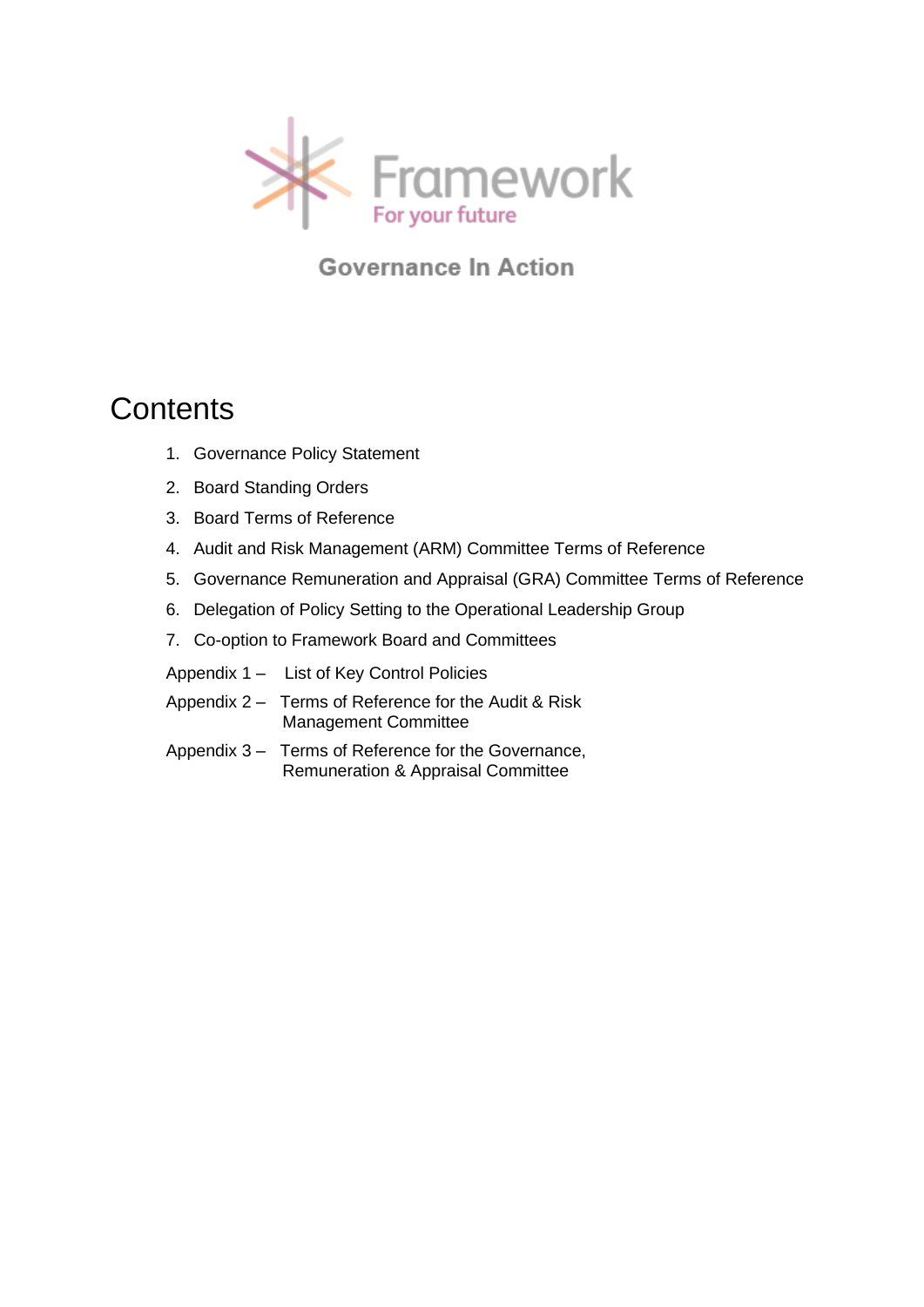# **1. Governance Policy Statement**

Framework Housing Association ("Framework") is a Company Limited by Guarantee and governed by UK Company Law (registration number 3318404). Framework is also a Registered Charity (number 1060941) and a provider of Social Housing registered with and regulated by the Regulator of Social Housing (number LH4184). Framework has adopted the National Housing Federation (NHF) Code of Governance 2020 ("the Code").

The Code has a structural framework which is based on the four principles of good governance: mission and values, strategy and delivery, board effectiveness, control and assurance. Each principle is supported by the requirements set out in the associated 'Compliance: from Principle to Practice.'

The code identifies that the foundation of good governance is the emphasis on accountability to residents and other customers; equality, diversity and inclusion in governance; a focus on environmental and wider sustainability; and attention to the organisational culture.

Framework's governing document is its Articles of Association ("the Articles"). Framework's objects and powers are fundamentally defined within its Articles, which should be read in conjunction with this document.

This document, Governance in Action, is Framework's Governance Policy and nothing within it is intended to replace, or take precedence over, the Articles unless this is explicitly stated (and allowed). The purpose of Governance in Action is to bring together in one place clear instruction on the remit and operating procedures of Framework's Board and its committee(s). Frequently, this document will make reference to other documents, such as the Code, the Articles and associated policies and procedures where further detail is relevant. Governance in Action also serves to demonstrate how Framework has implemented the Code.

In accordance with the Policy Statement above, the elements of Governance in Action are as follows:-

- Board Standing Orders: the operating procedures of Framework's Board
- Board Terms of Reference: a formal record of the duties and responsibilities of the Board including matters reserved for the Board
- Audit and Risk Management (ARM) Committee Terms of Reference
- Governance, Remuneration and Appraisal (GRA) Committee Terms of Reference
- Provision for some Policy setting to be delegated to the Operational Leadership Group

#### **2. Board Standing Orders**

The following standing orders govern the detailed operation of the Board and should be read in conjunction with the Articles where there is further detailed information, including on the proper conduct of meetings.

#### 2.1 Meetings schedule and urgency procedures

The Board will meet not less than six times a year in a general meeting, plus an Annual General Meeting (AGM) and an annual Board conference.

The dates of meetings will be planned in advance and agreed by the Board before the start of the financial year in question.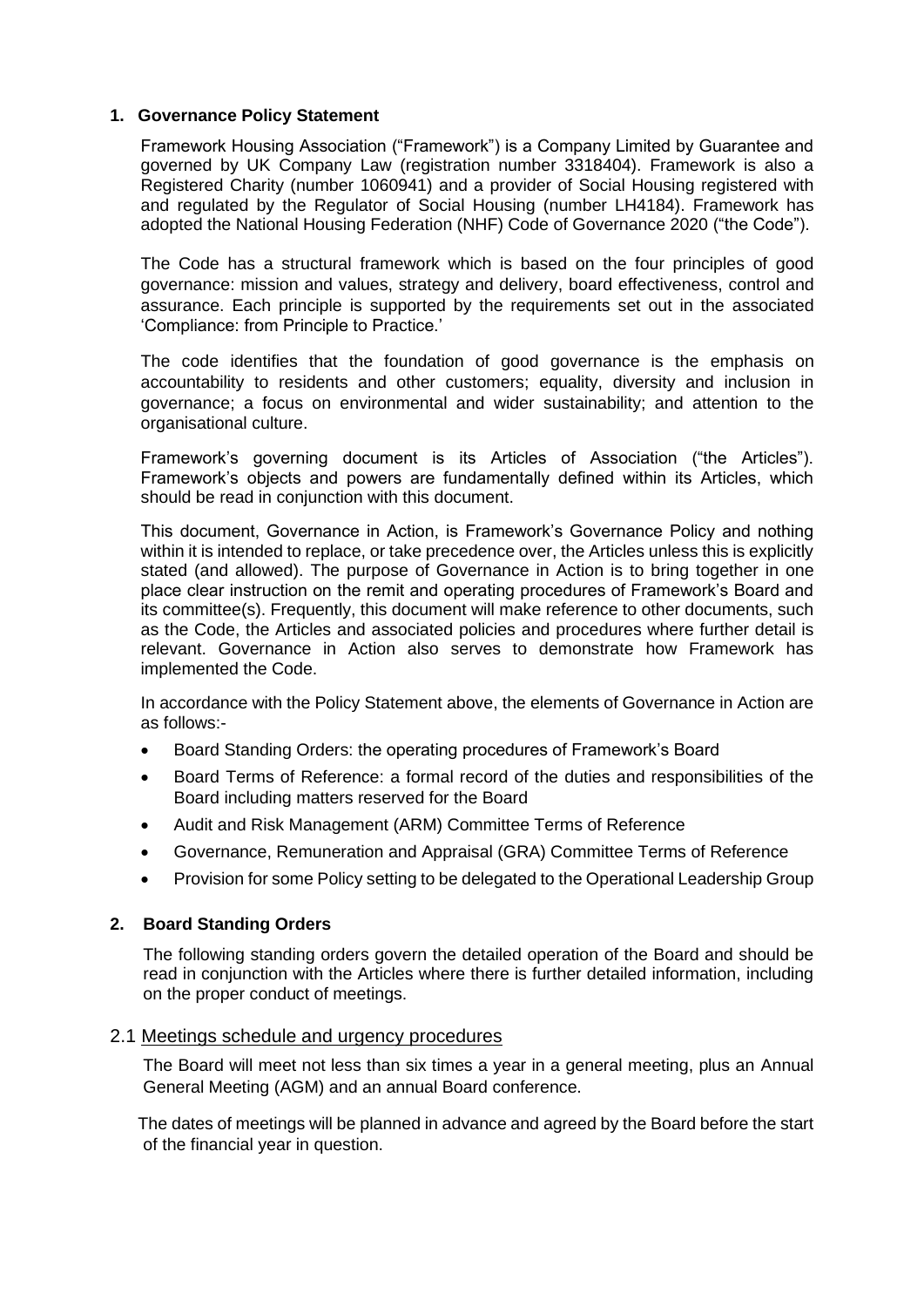The Board has agreed that notice of meetings must be given at least five calendar days in advance. This is shorter than the 21 day notice period detailed in the Articles, which also make provision for the Board to determine a shorter notice period if it wishes to do so.

Urgent decisions may be required between scheduled Board meetings.

These will be made in accordance with the following urgency procedures:-

- Urgent decisions or approvals required between Board meetings will be minimised wherever possible.
- If this is unavoidable, approval will be sought from Board members by email.
- The email will include as much information as possible to justify the recommendation and enable Board members to respond in a fully informed way.
- A deadline for responses will be provided in the email.
- Decisions will be made by simple majority and non-responses will be taken as indicating consent for the proposed action.
- Where deadlines are short, the Chief Executive will attempt to contact Board members by phone to inform them of the email and approval being sought.
- The outcome of the decision will be reported back to the subsequent Board meeting and recorded in the minutes.

# 2.2 Membership, Composition and Quorum

The Board comprises a minimum of seven members and a maximum of twelve. The upper limit of twelve is derived from the Code (whereas the Articles provide for a higher maximum, the Code takes precedence here).

The Board must appoint a Chair, who is responsible for the leadership of the Board and for ensuring its effectiveness. The duties and responsibilities of this office are set out within the Chair's Role Profile.

The Board may also decide to appoint a Vice Chair, to support and assist the Chair in providing leadership to the Board and to deputise in the Chair's absence. The duties and responsibilities are set out within the Vice Chair's Role Profile.

The Board must appoint a Company Secretary, who is not normally a member of the Board. The Duties of the Company Secretary will meet the requirements of the Companies Act and the provisions of the Articles.

The offices of Chair and Vice Chair will be appointed annually at the AGM.

The quorum for Board meetings is defined in the Articles as "three or one third of the Board's members, whichever is the greater" and states that the quorum should be rounded up wherever one third does not produce a whole number of members.

In effect, the minimum Board size of seven results in a quorum of three and the maximum Board size of twelve results in a quorum of four.

Framework has chosen not to appoint any Executive staff to the Board, although the Chief Executive and Senior Leadership Team (SLT) are in attendance and encouraged to contribute fully to discussions. It is within the powers of the Board to change this position in the future, if it so wishes.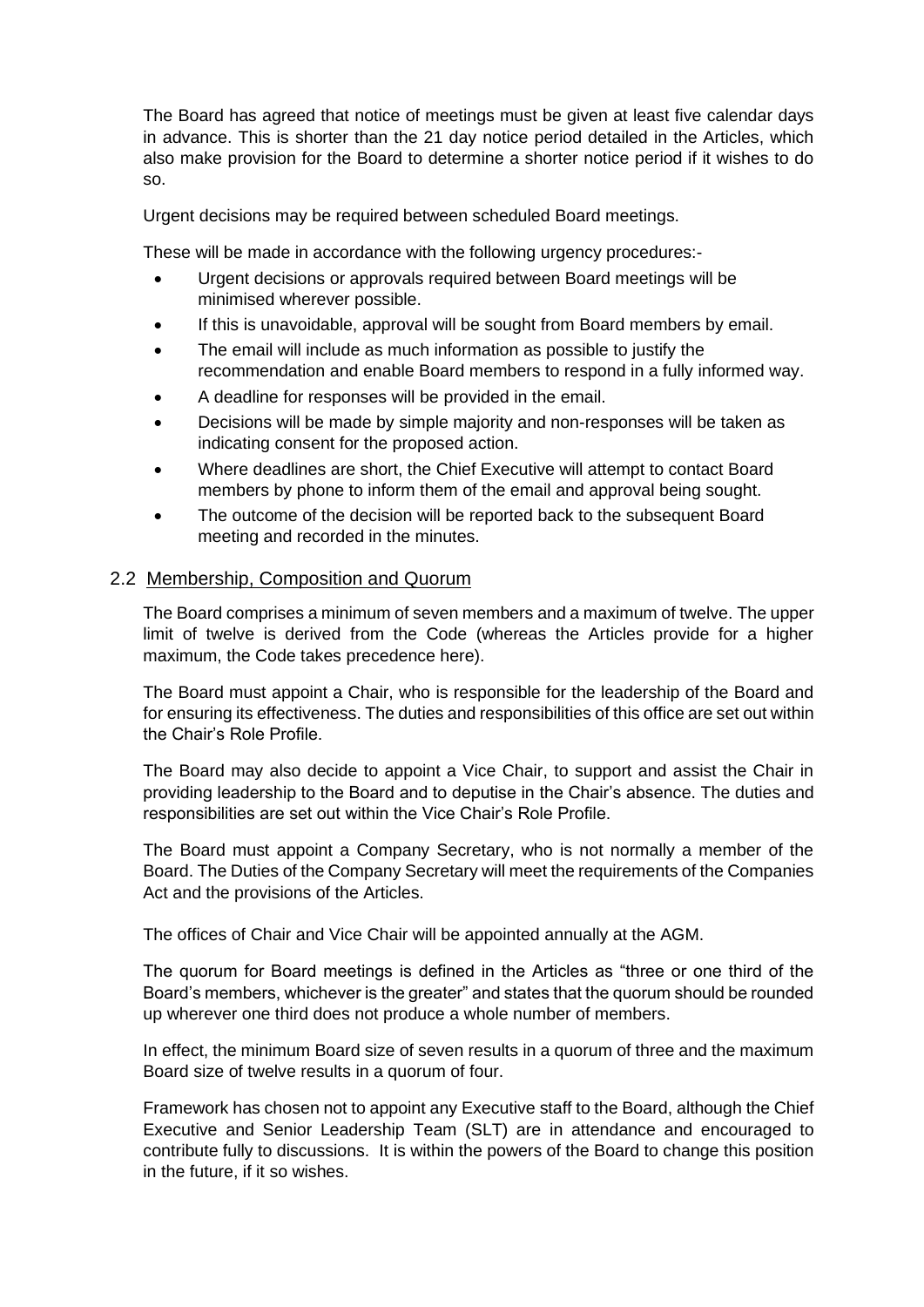The Senior Leadership Team is composed and convened by the Chief Executive and acts within his/ her delegated authority. This does not include the establishment and updating of policies though it may propose them to the Board and/ or the Operational Leadership Group (OLG).

Framework encourages attendance from SUAG members at all Board meetings, to inform decisions and contribute to discussions. SUAG is the Service User Advisory Group, a consultative and advisory body consisting of current and former service users and Board Members.

## 2.3 Board appointments, recruitment policy and terms of office

Where there is a vacancy, the Board may appoint new members by majority vote.

Board appointments will initially be made for a three year term of office, which may be renewed for up to a further term, subject to a six-year maximum tenure. There is the option to extend this in exceptional circumstances, by up to a further three years.

Where a member comes to the end of an individual term of office and is eligible for reappointment, this will be subject to consideration of the member's appraised performance and skills, and to the wider needs of the Board at that time.

A member who has left the Board will not be reappointed for at least three years.

All recommendations for appointment to Board must be made in accordance with the Board Member Recruitment Policy and Procedure.

The Board Member Recruitment Policy and Procedure ensures that Board recruitment is open and transparent, based on merit and reflective of the required skills mix for the Board at that time. The provisions on diversity seek to ensure that the Board attracts applications from people from diverse backgrounds with diverse attributes.

#### 2.4 Board skills, development and renewal

The main duties of Board members and expected time requirements are set out in the Board Member Role Profile.

The Board will undertake a skills audit, at least every two years, demonstrating compliance with the Code which sets out that Boards should review their combined skills on a regular basis. The skills audit will assess the combined skills and experience of members against those agreed to be required to effectively fulfil the duties of the Board. Consideration will be given to Framework's diverse range of activities and exposure to new risks through expansion or business development.

The Board will manage its own renewal through succession planning and the succession plan will be reviewed annually at the Board Conference. The need for experienced members will be balanced with the benefits of new thinking and independent challenge.

Succession plans will take account of known terms of office and any requirements emerging from the skills audit.

The Chair will be appraised on an annual basis. An annual compliance assessment will be undertaken against the code.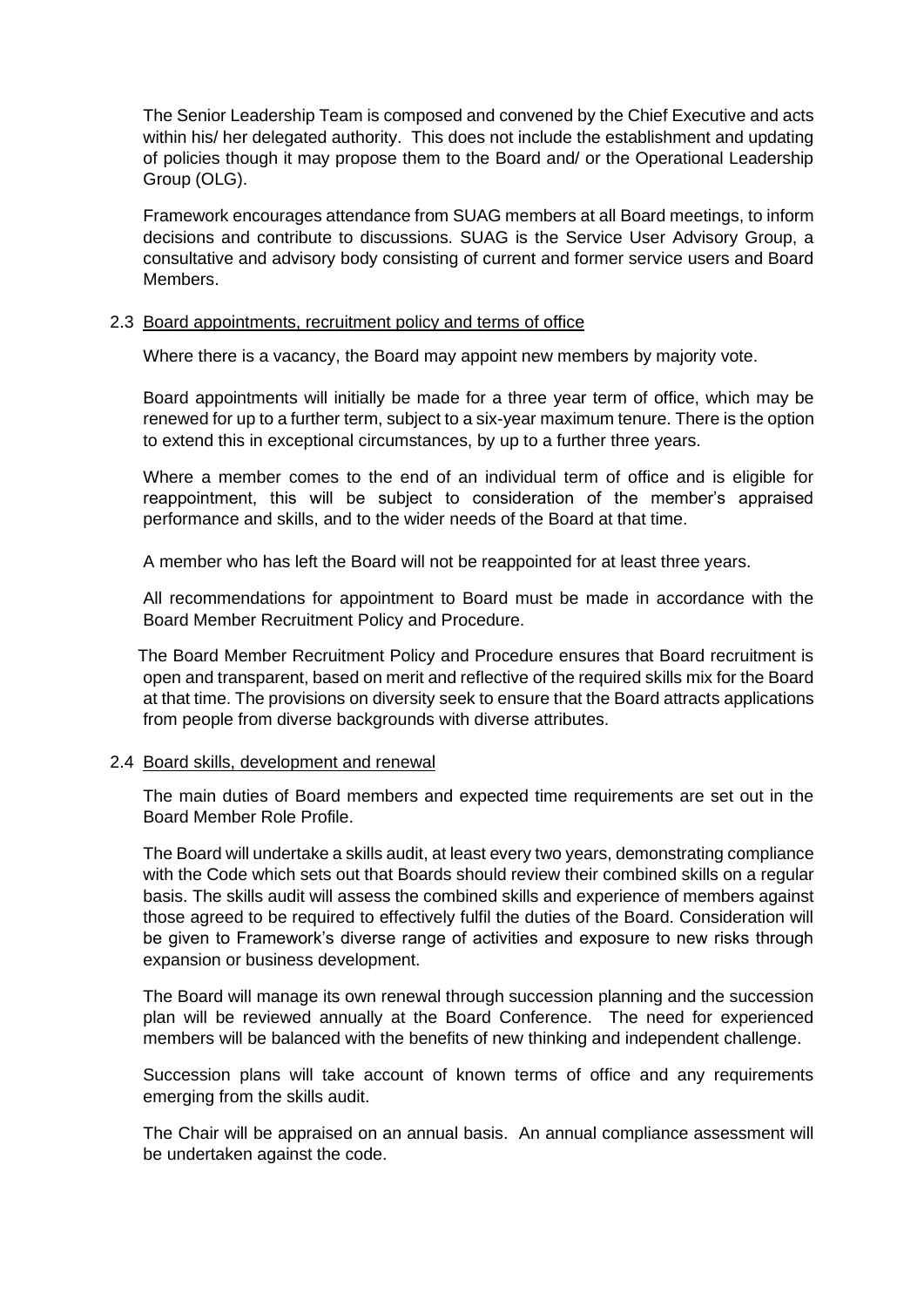The Chair will appraise individual Board members at least every two years, in accordance with the requirements of the NHF Code providing feedback on performance and identifying areas for development including any training needs.

The performance of the Board as a whole will be appraised annually. The approach to these appraisals will be determined by the Governance, Remuneration and Appraisal Committee, which will also collate the subsequent action plan to be presented to the Board.

New Board members will be provided with a copy of the Role Profile and an induction programme upon appointment. Opportunities for ongoing learning and development will take place through their appraisal.

#### 2.5 Board payment and expenses

Framework's Articles of Association do not allow the payment of any remuneration to Board members. However, the Articles do allow payments to members for all reasonable out-of-pocket expenses incurred by them in the performance of their duties.

## 2.6 Establishment of Committees

Framework has established the Audit and Risk Management (ARM) Committee and the Governance, Remuneration and Appraisal (GRA) Committee with delegated authority from the Board to take decisions.

In the case of the ARM Committee these decisions relate to the identification and assessment of risks and the creation and monitoring of systems, policies and procedures to manage those risks. In the case of the GRA Committee these decisions relate to the structures and processes that are established and maintained for the governance of the organisation, compliance with relevant standards, the self-appraisal of the Board and its Committees, the appraisal of individual Board and Committee members and of the CEO, the remuneration of senior and other staff, organisational development, skills audit and succession planning.

Further detail is included within the ARM Terms of Reference and the GRA Terms of Reference, both of which have been approved by the Board.

The Board retains overall responsibility for risk management, the approval of the Risk Appetite statement and the setting of the annual budget. The Board has the power to establish further Committees with specific delegated authority defined by their terms of reference.

# 2.7 Conduct, probity and conflicts of interest

If a Board member has concerns about the Board or the organisation that cannot be resolved, those concerns are shared with the Board and formally recorded.

All members of the Board share the same legal status and have equal responsibility. Each member must act only in the interests of Framework and not on behalf of or representing any constituency or interest group. Board members must ensure that the interests of Framework are placed before any personal interests, commercial or otherwise.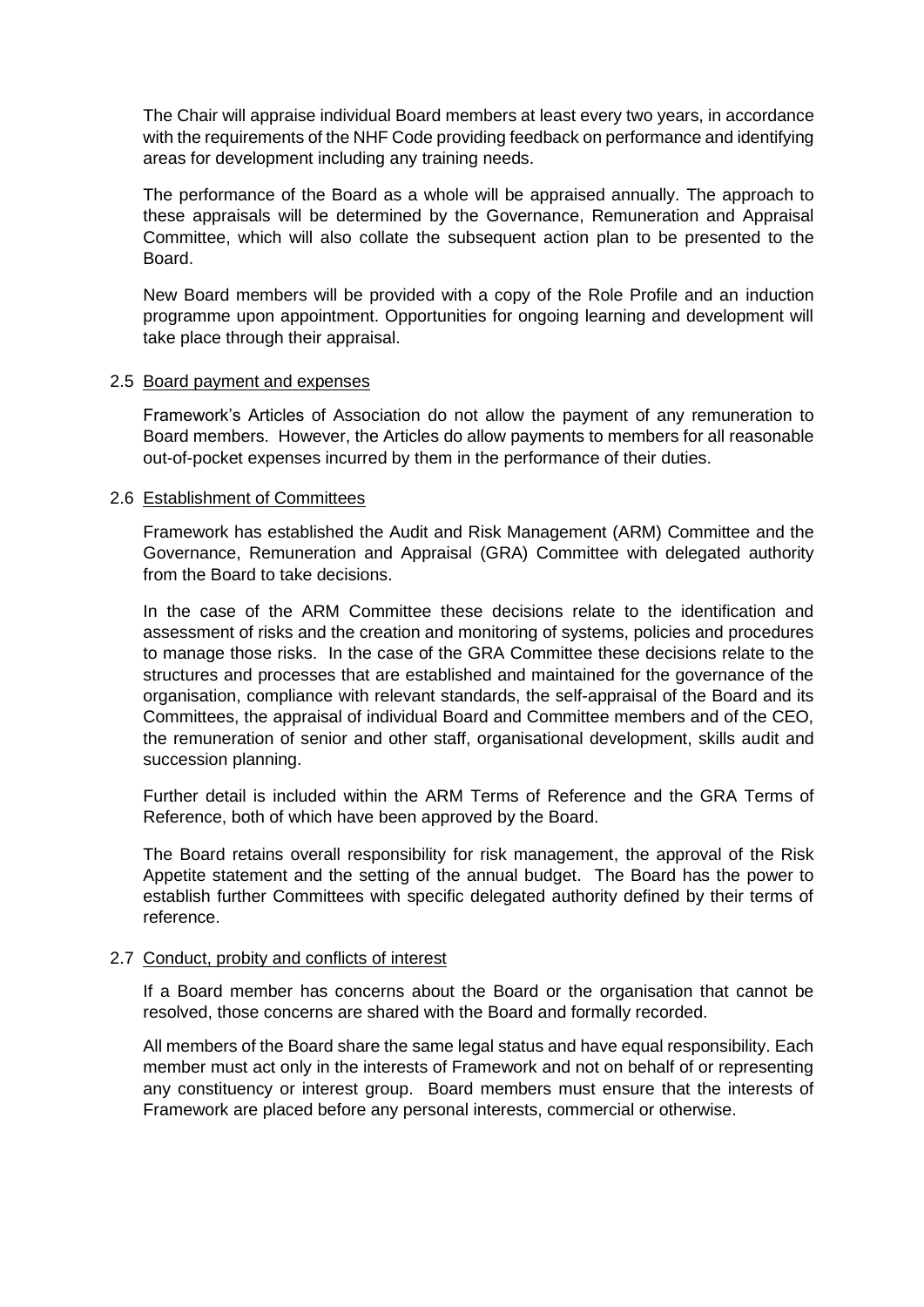Framework has a Code of Conduct which applies to all Board Members (and employees) which seeks to ensure that the highest standards of conduct are upheld. Framework has a declarations of interest procedure which sets out the circumstances where an actual or perceived conflict of interest could arise. Signed declarations are obtained from all Board members annually in accordance with the procedure.

**Actual or potential conflicts** are considered at the start of each Board meeting and subject to discussion, conflicted members may be excluded from discussions or decisions on the relevant item.

In the case of a fundamental or ongoing material conflict the Board determines whether the person concerned should cease to be a Board member.

Existing and prospective Board members must not be disqualified under the Charities Act. Accordingly, Board members complete a Fit and Proper Person declaration on an annual basis.

## **3. Board Terms of Reference**

The following terms of reference set out the core purpose of the Board and the schedule of matters that can only be determined by the Board, through which it discharges its responsibilities.

## 3.1 Core purpose and essential functions of the Board

The core purpose of Framework's Board is to determine its vision and strategy and to direct, control, and scrutinise Framework's affairs.

This purpose is achieved by the Board carrying out the following essential functions (which are based upon the Code and the requirements of the Charities Act):-

- a) ensuring that, as a charity, Framework is carrying out the purposes for which it was set up, for the public benefit;
- b) setting and ensuring compliance with Framework's mission, strategic aims, corporate objectives and values, ensuring its long-term success;
- c) approving strategies, policies and plans to secure the achievement of the above;
- d) setting a positive culture, with strong service user focus;
- e) ensuring that Framework operates effectively, efficiently and economically;
- f) monitoring Framework's performance in relation to the delivery of strategies and plans and the achievement of budgets;
- g) providing oversight, direction and constructive challenge to Framework's Chief Executive and Senior Leadership Team (SLT);
- h) the appointment (and, if necessary, the dismissal) of the Chief Executive, along with the approval of the Chief Executive's initial salary, benefits and terms of employment;
- i) satisfying itself as to the integrity of financial information, approving each year's budget, business plan and annual accounts prior to publication;
- j) establishing, overseeing and reviewing a schedule of delegation and systems of internal control; and
- k) establishing and overseeing risk management processes in order to safeguard the assets and reputation of the organisation;
- l) ensuring that Framework complies with the Code and includes, as necessary, an explanation of any non-compliance within its annual financial statements;
- m) the appointment (and, if necessary, removal) of the Chair.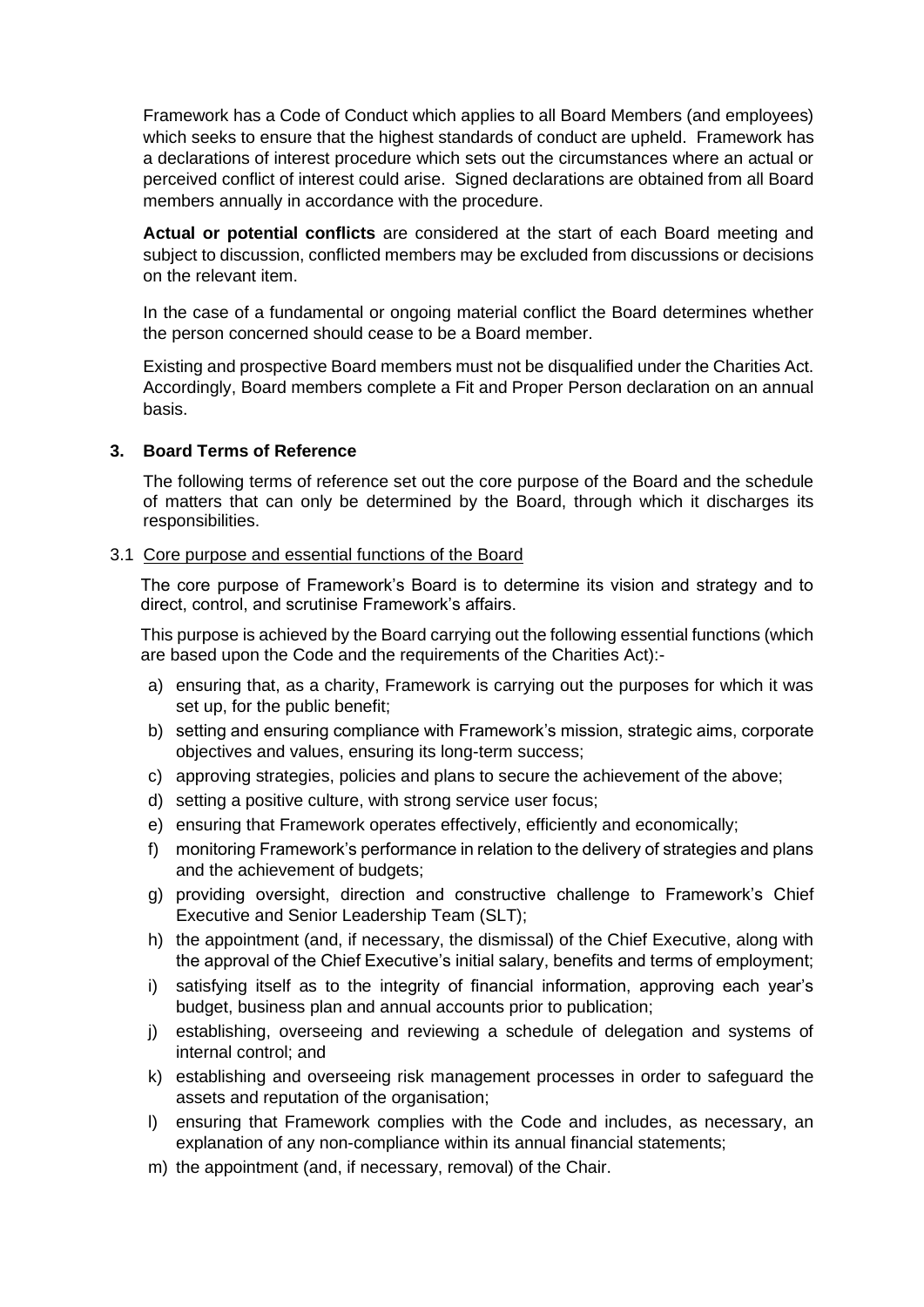There follows a schedule of matters that can only be determined by the Board to enable these essential functions to be carried out and to maintain appropriate control and oversight.

# 3.2 Schedule of Matters that can only be determined by The Board

## **General**

Board meeting minutes must be approved by the Board at each (subsequent) meeting.

Changes to the Articles of Association must be approved by the Board as required.

Adoption of a Code of Governance must be approved by the Board as required.

The Corporate Plan must be approved by the Board at least every five years.

New Board appointments must be approved by the Board as required.

Appointment of the Chair, Vice Chair and Chairs of ARM or GRA must be approved by the Board annually.

Appointment of the Company Secretary must be approved by the Board.

Appointment of Group Life Assurance Scheme Trustees.

Appointment of the Chief Executive, and the Chief Executive's Job Description must be approved by the Board as required.

The meetings timetable must be agreed by the Board annually.

Committees and working groups may be established by the Board as required.

Any changes to Key Control Policies (as listed in the Appendix) must be approved by the Board. Changes to some other policies are delegated to the Audit & Risk Management Committee or the Governance, Remuneration and Appraisal Committee. Changes to all other policies are delegated to the Organisational Leadership Group (OLG).

Terms of Reference for any Committees, and changes to them, must be approved by the Board.

Creation or dissolution of any subsidiaries or other changes to group structures.

Changes to Framework's branding or logo must be approved by the Board.

# Finance

The Statutory Accounts must be approved by the Board annually.

The Budget must be approved by the Board annually.

The Long Term Financial Plan must be approved by the Board annually.

The Asset and Liability Register must be reviewed by the Board annually.

The Treasury Management Policy and Strategy must be approved by the Board at least every three years.

Changes to the overall borrowing limit must be approved by the Board.

The opening of any bank accounts with new institutions must be approved by the Board.

The terms of any new loans must be approved by the Board as required.

The charging of property as security against loans must be approved by the Board as required.

The appointment of new Internal or External Auditors must be approved by the Board as required.

The Financial Regulations must be approved by the Board at least every three years.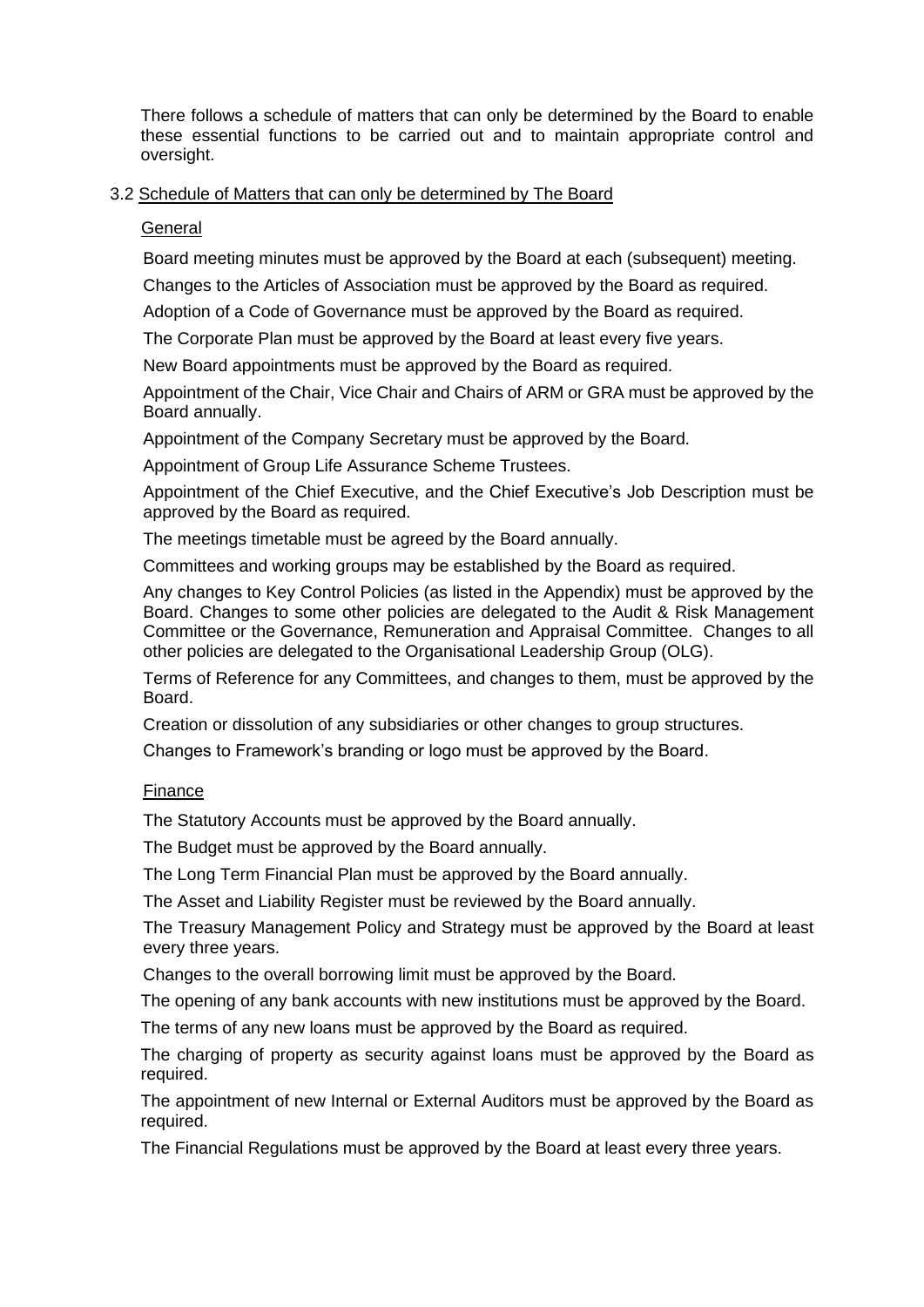Management accounts must be seen and reviewed by the Board quarterly.

Cash flow forecasts and covenant compliance must be monitored, discussed and reviewed by the Board quarterly.

Budget re-forecasts must be reviewed by the Board.

Annual rent changes are approved by the Board.

New material commitments (beyond previously approved budgets) require the approval of the Board.

## Risk and Internal Controls

The Board is responsible for the design and implementation of risk management and internal control systems that identify the risks to Framework and provide appropriate mitigation.

The Risk Register and Heat Map are reviewed by the Board at least annually alongside the Statement on Internal Controls Assurance.

The Board approves any changes to the Risk Management Policy

The Board has approved the terms of reference for the ARM, providing it with delegated authority in relation to the internal audit programme, insurance broker, in-year monitoring of the risk register and risk management actions. Its full terms of reference are included below.

## Capital Development and Asset Management

The Asset Management Plan must be approved by the Board as required.

The Development Programme must be approved by the Board as required.

Bids to the Department for Levelling Up, Housing and Communities grant funding in excess of £500k and all bids falling outside the agreed development programme must be approved by the Board.

Property disposals must be approved by the Board.

Land or property acquisitions valued over £500k must be approved by the Board.

#### New Business

Business Development Bids may require approval by the Board dependent upon the activities and level of risk. All new business development bids will be cross-referenced to the Delegated Authorities (Materiality Appendix).

#### Employee matters

Cost of living pay increases for staff must be approved by the Board.

Entry into any new pension schemes (where Framework is not already a participating employer) must be approved by the Board. In addition, the expansion of any existing defined benefit schemes by ten or more people (for example due to TUPE transfer) must be approved by the Board.

Programmes for the restructure of services or staffing that carry net additional costs (after the application of relevant income) of more than £200k must be approved by the Board. Note that where bids for new services are generating income and a positive contribution, they will be in net surplus rather than net cost and would not require Board approval even if their associated salary bill was more than £200k.

Any changes to the Chief Executive's remuneration that fall outside the parameters of the Senior Staff Pay Policy, must be approved by the Board. Changes to the Chief Executive's remuneration that are within the parameters of the Senior Staff Pay Policy are to be approved by the Governance, Remuneration and Appraisal (GRA) Committee.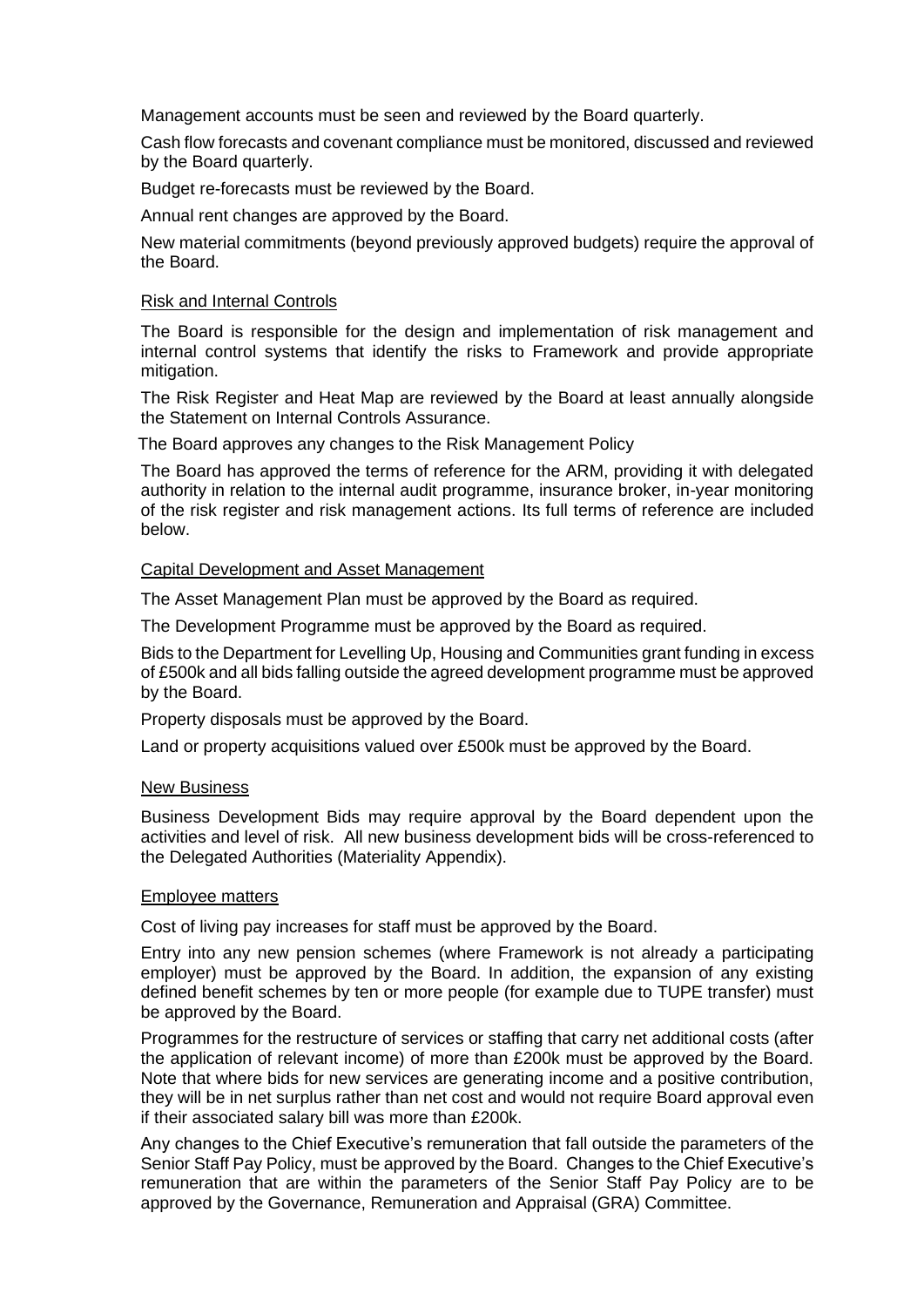Severance agreements with the Chief Executive or any member of the SLT must be approved by the Board.

Staff survey outcomes must be monitored, discussed and reviewed by the Board as appropriate

## **4. ARM Terms of Reference**

The Terms of Reference for the Audit and Risk Management Committee appear as Appendix Two below.

## **5. Governance, Remuneration & Appraisal Committee (GRA) Terms of Reference**

The Terms of Reference for the Governance, Remuneration and Appraisal Committee appear as Appendix Three below.

## **6. Delegation of Policy Setting to the Operational Leadership Group (OLG)**

The authority to establish and update policies that are neither Key Control Policies nor specifically delegated by the Board, lies with the OLG.

## **7. Co-option to Framework Board or Committees**

The Board will regularly consider whether there is the need for co-option to fill identified needs (skills and competencies), either on the Board or one of its Committees. These roles would be temporary, pending either the need no longer being required or a permanent appointment being made.

Co-opted members will have the same rights, duties, obligations and responsibilities as elected members at the Board and Committee meetings. Co-opted members can take part in discussions at the Board or the Committee meetings and vote at Board and Committee meetings on all matters, with the exception of those matters which directly affect the membership of the Association or the election of the Association's Officers.

Methods to fill identified vacancies may include targeted approaches to suitable individuals as well as advertising. All possible candidates will need to complete the FHA Board member recruitment and induction process. The GRA may adapt this process for expediency when it is considered a skill is needed urgently and where the role is strictly time limited.

Board or Committee members co-opted in this way must not make up more than one third of the total number of Board or Committee members at any one time.

All co-opted Board or Committee members must retire at each AGM but may offer themselves for further co-option.

**Approved by the Board May 2022**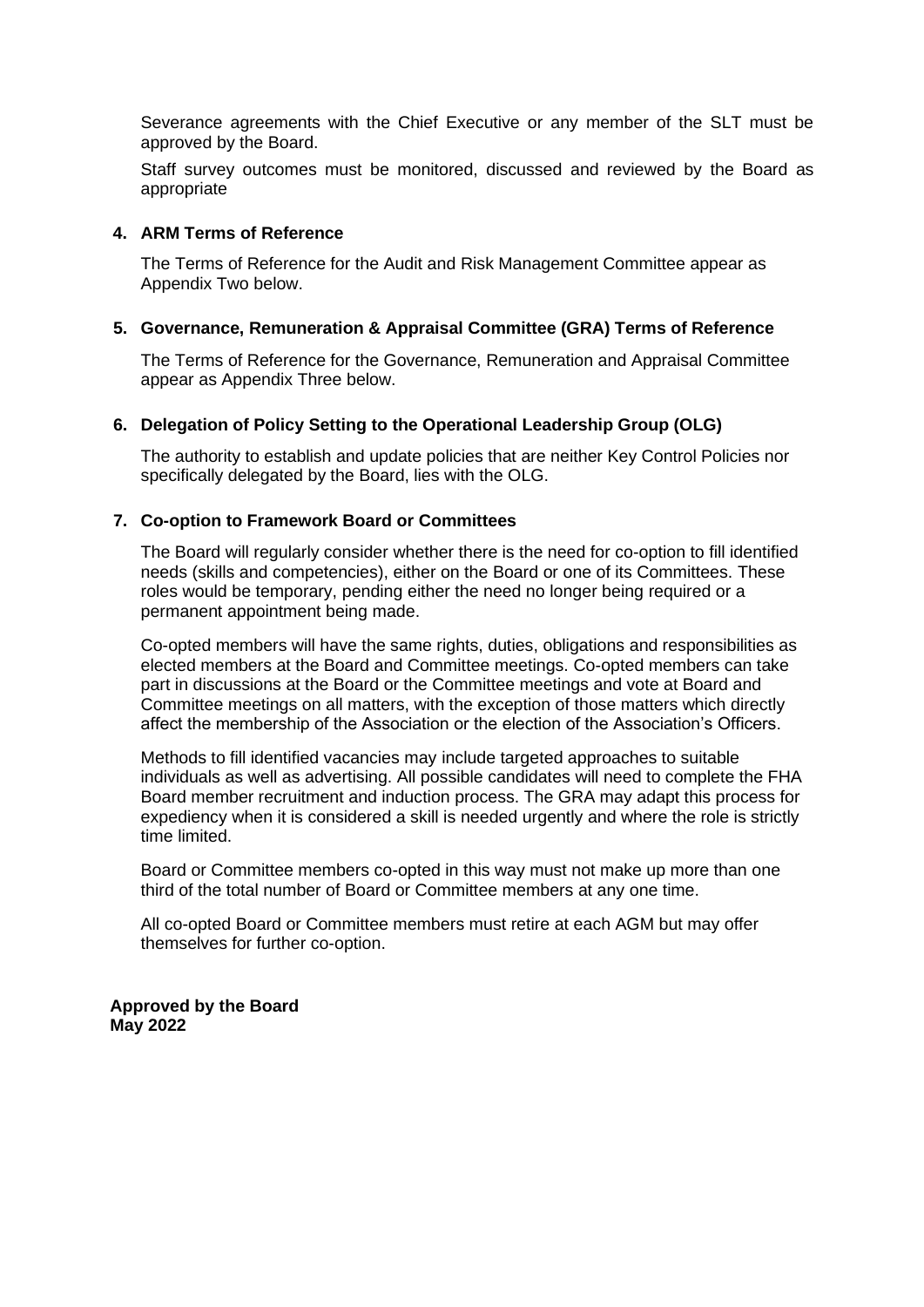# Key Control Policies

Key Control Policies are those whose development and implementation has major significance in the governance, strategic direction, financial viability and risk management of Framework's activity.

Child Safeguarding Policy Code of Conduct Disciplinary Policy Equality and Diversity Policy Financial Regulations Governance in Action Grievance Policy Safety, Health, Environment and Quality Policy Risk Management Policy Safeguarding Adults Policy Senior Pay Policy Service User Participation and Empowerment Treasury Management Policy Whistleblowing Policy

All other Framework Policies may be approved by the Operational Leadership Group (OLG), unless the responsibility for their approval has been delegated by the Board to the ARM or the GRA Committee.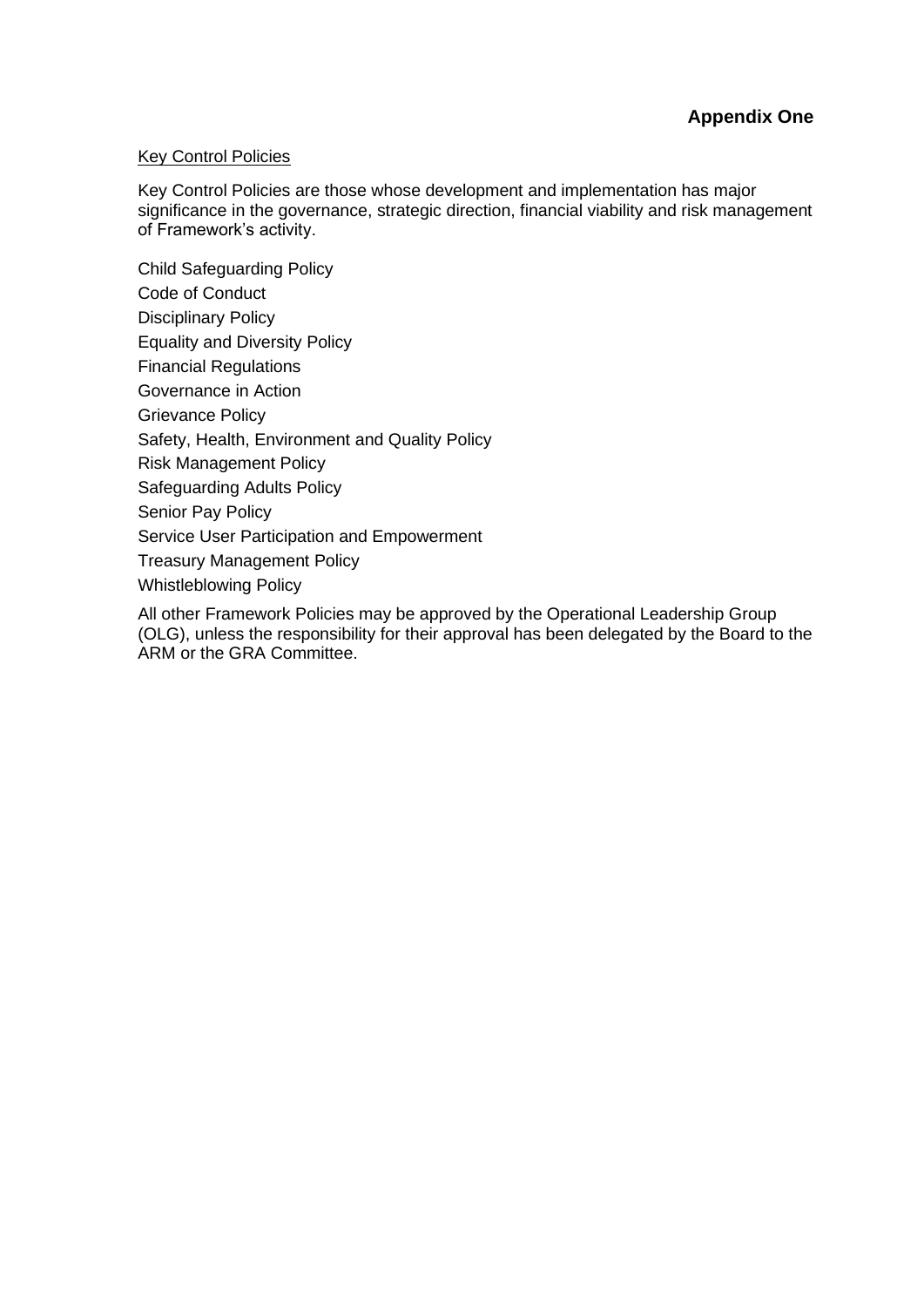# **Terms of Reference for the Audit and Risk Management Committee**

## **1. Membership**

- 1.1. The Board shall appoint the Committee.
- 1.2. The Committee will comprise a minimum of 4 Board members including the Vice Chair.
- 1.3. At least one member of the Committee should have recent and relevant financial experience.
- 1.4. The Committee will be attended by the Director of Finance, Governance & Risk and the Corporate Services Director, and the Chief Executive may also attend.
- 1.5. The Committee will have the authority to recommend to the Board the appointment of Co-opted members to the Committee to provide expertise in the event that this is required.
- 1.6. A quorum shall be 2 members.
- 1.7. Appointments to the Committee will be made annually at the AGM.
- 1.8. The Chair of the Committee will be determined by the Board. The Board reserves the right to appoint an independent chair, if required by regulations or conflicts of interest.
- 1.9. The Chair of the Committee cannot be the Chair of the main Board, the Vice Chair of the Board or the Chair of any other sub committees.

# **2. Secretary**

- 2.1. The Company Secretary will be the secretary of the Committee.
- 2.2. In discharging this role the Company Secretary will be supported by the governance team who will attend the meetings to record the minutes and provide technical advice.

# **3. Attendance at Meetings**

- 3.1. No-one other than the Committee members shall be entitled to attend the Audit and Risk Management Committee meetings.
- 3.2. Any other Board member, member of the Senior Leadership Team, the internal or external auditors or other members of Framework's staff or management may attend the Committee by invitation.
- 3.3. A record will be kept of attendance at each meeting, and will be reviewed annually by the Committee, as part of the annual review of its effectiveness.

# **4. Frequency of Meetings**

- 4.1. The Committee shall meet not less than four times a year.
- 4.2. The scheduled meetings will take place two to three weeks before Board meetings.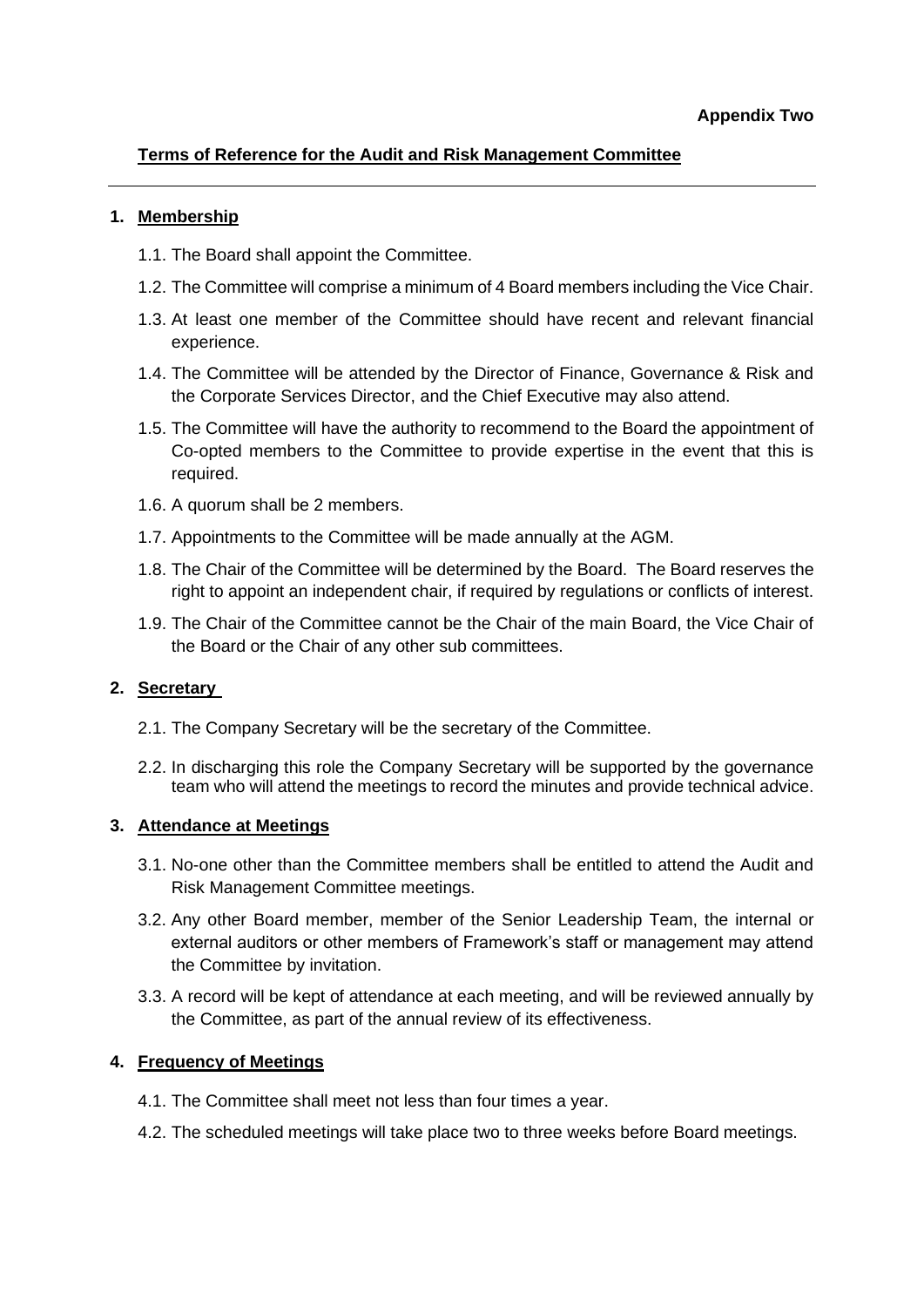4.3. The Audit and Risk Management Committee meetings will follow a planned programme of work which has been compiled to ensure that it meets its Terms of Reference and statutory duties

# **5. Authority**

The Committee is authorised by the Board to:

- 5.1. Investigate any activity within its Terms of Reference;
- 5.2. Seek any information that it requires from any employee of Framework and all staff are directed to co-operate with any request made by the Committee;
- 5.3. Obtain outside legal or independent professional advice at Framework's expense, and secure the attendance of outsiders with relevant experience and expertise if it considers this necessary.

The Agenda for each meeting will be determined by the Chair of the Committee and the minutes of meetings will be checked by the Chair prior to their circulation.

# **6. Duties**

The duties of the Committee will be:

## *6.1. Statutory Accounts*

- *6.1.1.*To approve and recommend to the Board the Annual Statement on Internal Controls Assurance and Value for Money Statement.
- *6.1.2.*To receive, discuss and recommend to the Board the annual financial statements and external audit management letter.
- *6.1.3.*To review and challenge where necessary the accounting policies: accounting treatments and compliance with legal and regulatory standards for financial reporting.

# 6.2 *External Audit*

- 6.2.1 To consider and make recommendations on the appointment, reappointment and removal of the external auditor.
- 6.2.2 To approve the external audit strategy memorandum (audit plan).
- 6.2.3 To review the 6 monthly follow up of external audit recommendations.

# 6.3 *Internal Audit*

- 6.3.1 To consider and make recommendations on the appointment, reappointment and removal of the internal auditor.
- 6.3.2 To review and monitor the performance of the internal auditors.
- 6.3.3 To approve the annual internal audit plan at the start of the financial year.
- 6.3.4 To approve the management responses for each internal audit report and monitor follow up action.
- 6.3.5 To review and present to the Board the annual internal audit report on assurance.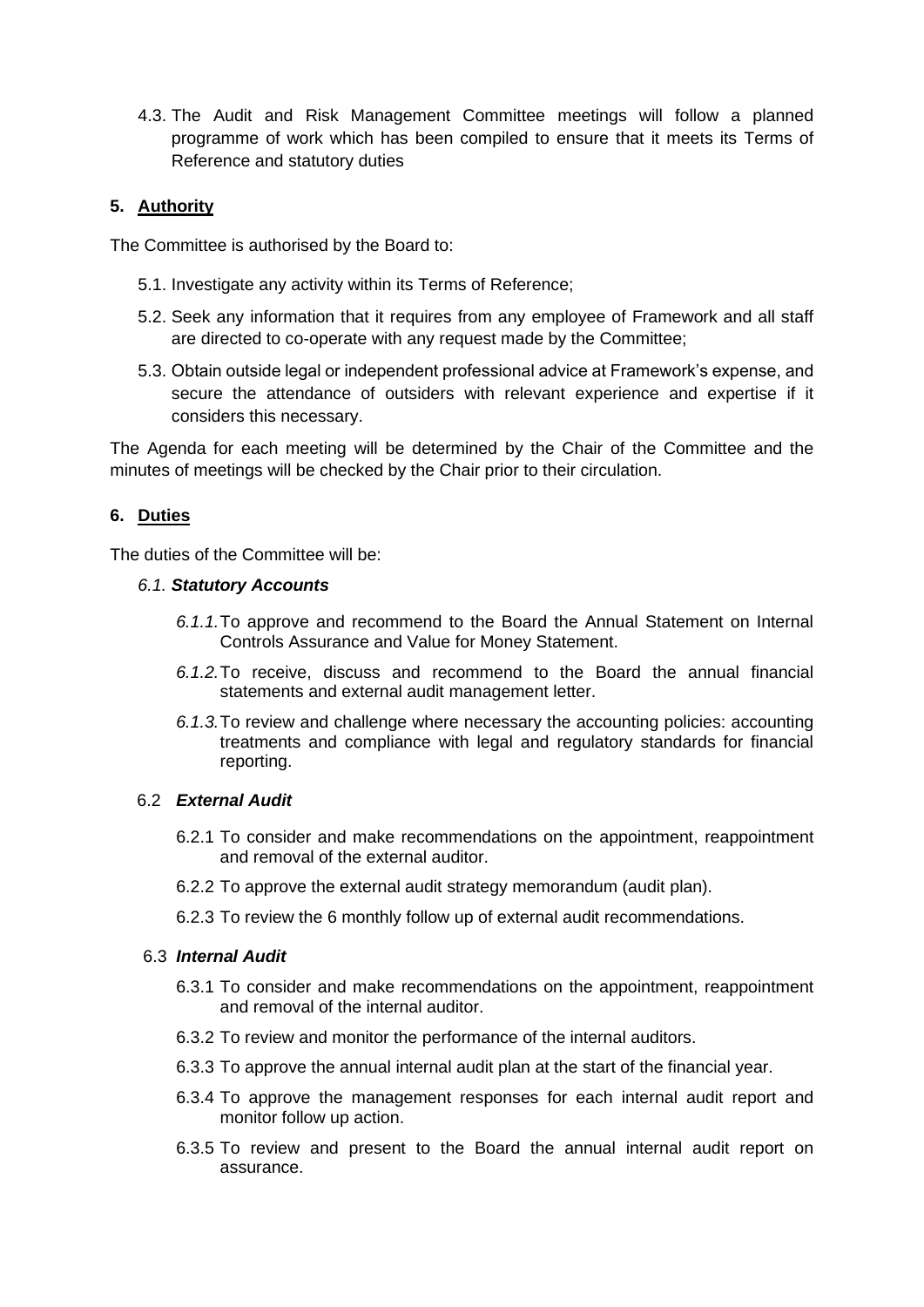## 6.4 *Risk Management*

- 6.4.1 To undertake risk management activities in accordance with the Risk Management Policy.
- 6.4.2 To monitor the Risk Heat Map and accompanying information, ensuring appropriate management action is taken.
- 6.4.3 To monitor Serious and Untoward Incidents (SUIs).
- 6.4.4 Approve and oversee the organisation's Business Continuity Plan and review it on an annual basis.

## 6.5 *Internal Control*

- 6.5.1 To review and oversee systems of delegation and internal control.
- 6.5.2 To keep under review the effectiveness of these internal control systems and have responsibility for recommending to the Board the Annual Statement of Internal Controls Assurance.
- 6.5.3 To commission, where necessary and with approval of the Board, special investigations into matters of particular concern relating to internal controls.
- 6.5.4 To ensure that the impact of alleged or fraudulent activity on the organisation's framework of internal control is properly assessed and, where it considers it necessary, to recommend changes to strengthen the control framework.
- 6.5.5 To receive reports relating to any matters of whistleblowing or alleged or actual fraudulent activity that may have an effect upon the organisation and ensure that any necessary reports about fraud are made to the Regulator.

#### 6.6 *Other*

- 6.6.1 To monitor the implementation of the Health and Safety policy and the compliance with it across the organisation.
- 6.6.2 To receive and review the organisation's Asset and Liabilities Register on an annual basis.
- 6.6.3 To approve the appointment of the Insurance Broker.
- 6.6.5 To undertake an annual review of the effectiveness of the Committee and its terms of reference and recommend to the Board any necessary changes.

# **7. Accountability and Reporting**

- 7.1. The Committee is accountable to the Board for the fulfilment of the responsibilities delegated to it as set out in this Terms of Reference.
- 7.2. All Committee members share responsibility for its decisions and should act only in the interests of the organisation.
- 7.3. The organisation will obtain assurance on the Committee's work via the meeting minutes, which will be presented to the subsequent Board for discussion, after review by the Chair of the Committee.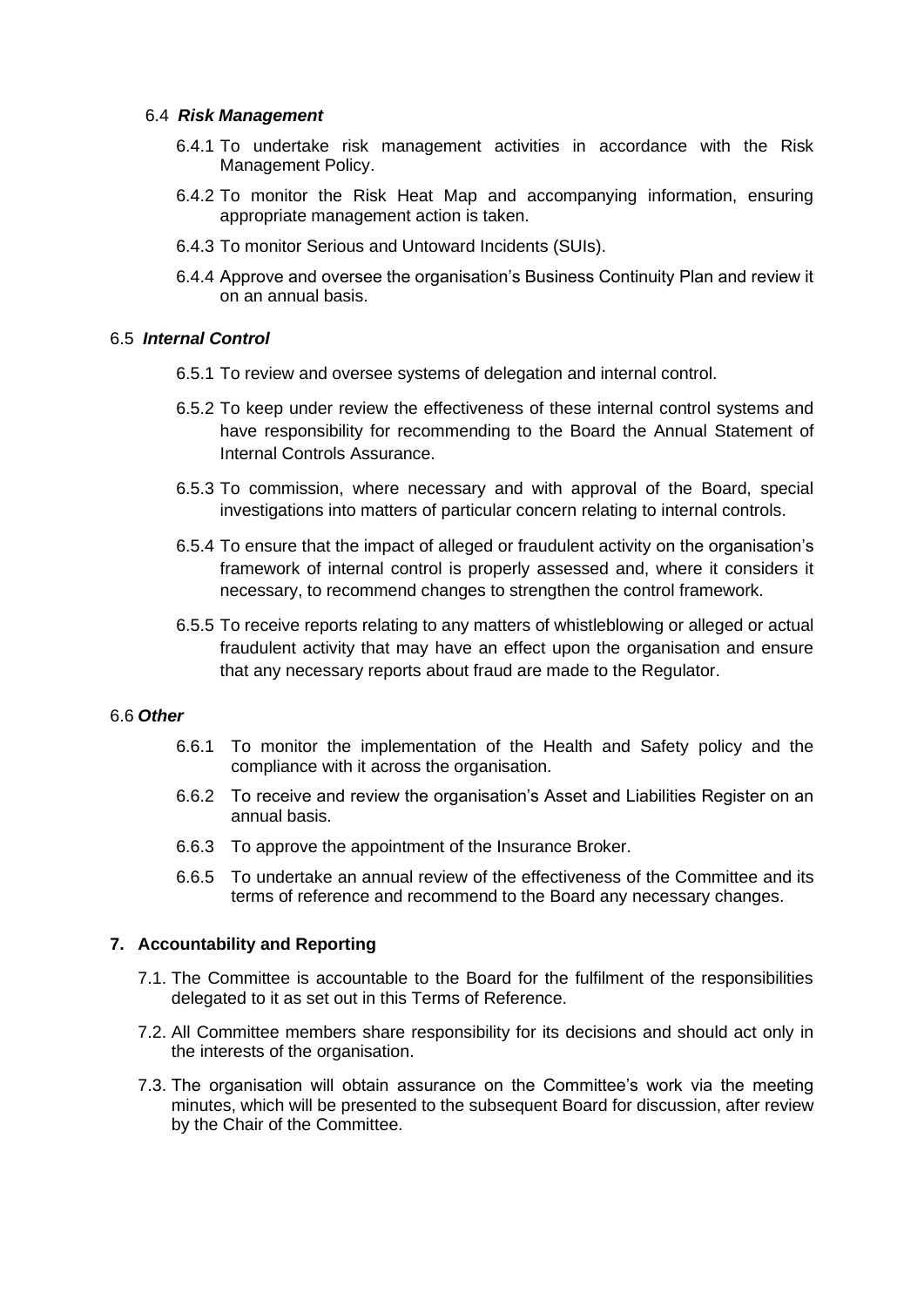- 7.4. The Chair of the Committee will ensure that key issues arising from the work of the Committee that are outside of its decision making remit are promptly brought to the attention of the Board.
- 7.5. Formal approval of the Committee minutes will be made at the subsequent Committee meeting.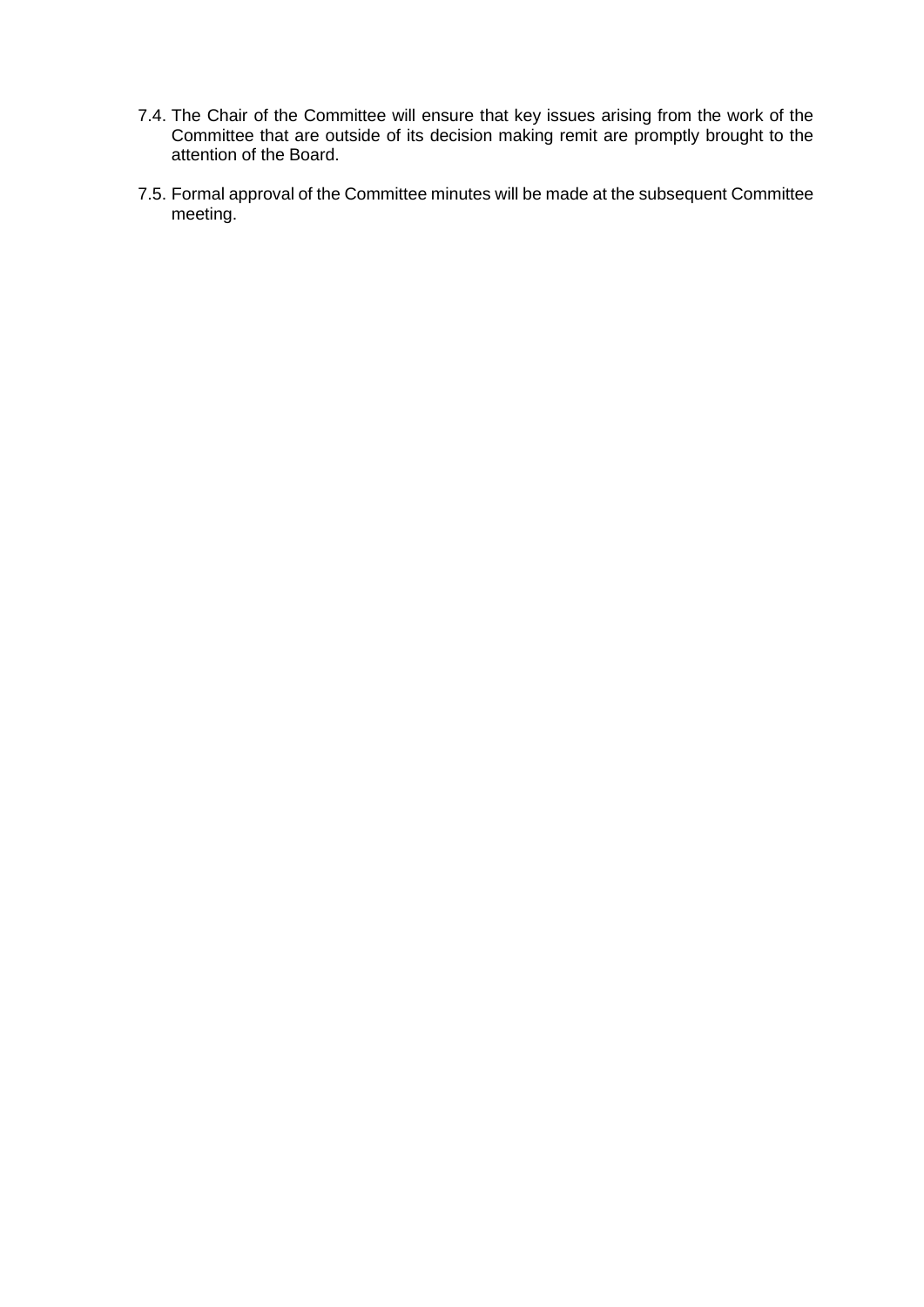# **Terms of Reference for the Governance, Remuneration and Appraisal Committee**

## **Introduction**

The Governance, Remuneration and Appraisal (GRA) Sub-Committee was established by the Framework Housing Association Board at its meeting on 19 June 2018.

# **1. Purpose**

The GRA is constituted by the Board of Framework with the purpose of assisting the Board to ensure that it possesses and is implementing appropriate policies, systems and processes and subsequent actions relating to:

- the governance of the organisation
- all appraisal processes relating to the Board, its committees and the CEO, and
- the remuneration of senior staff members.

## 2. **Membership**

- 2.1. Appointments to the GRA are made by the Board and shall be made annually.
- 2.2. Membership of GRA is restricted to Board members. However, other individuals such as the Chief Executive, the Head of HR and external advisers may be invited to attend for all or part of any meeting, as and when appropriate and necessary.
- 2.3. The Board shall appoint the GRA Chair, who cannot be the Chair of the main FHA Board.
- 2.4. There will be a minimum of four members, including the Vice-Chair of the main Board.
- 2.5. A role profile, approved by the Board, is in place for the Chair of the Committee.
- 2.6. The Secretary of the Company will be the Secretary of the Committee. In discharging this role the Company Secretary will be supported by one or more members of the governance team who will attend the meetings to record the minutes and provide technical advice.

## **3. Meetings, minutes and reporting**

- 3.1. Meetings will be held at least two times a year.
- 3.2. A quorum of two is required to be present for the transaction of business.
- 3.3. The minutes and agenda will be determined by the Chair of the Committee.
- 3.4. The draft minutes will be presented to the subsequent Board for discussion after checking by the Chair of the Committee.
- 3.5. Formal approval of the Committee minutes will be made at the subsequent Committee meeting.

## **4. Duties**

The GRA is authorised to investigate any matter within its remit, seek any information from SLT, which is necessary to enable it to satisfactorily discharge its duties, and make recommendations to the Board where action or improvement is needed. It shall have access to sufficient staff resources in order to carry out its duties, including access to the Company Secretary for assistance as required.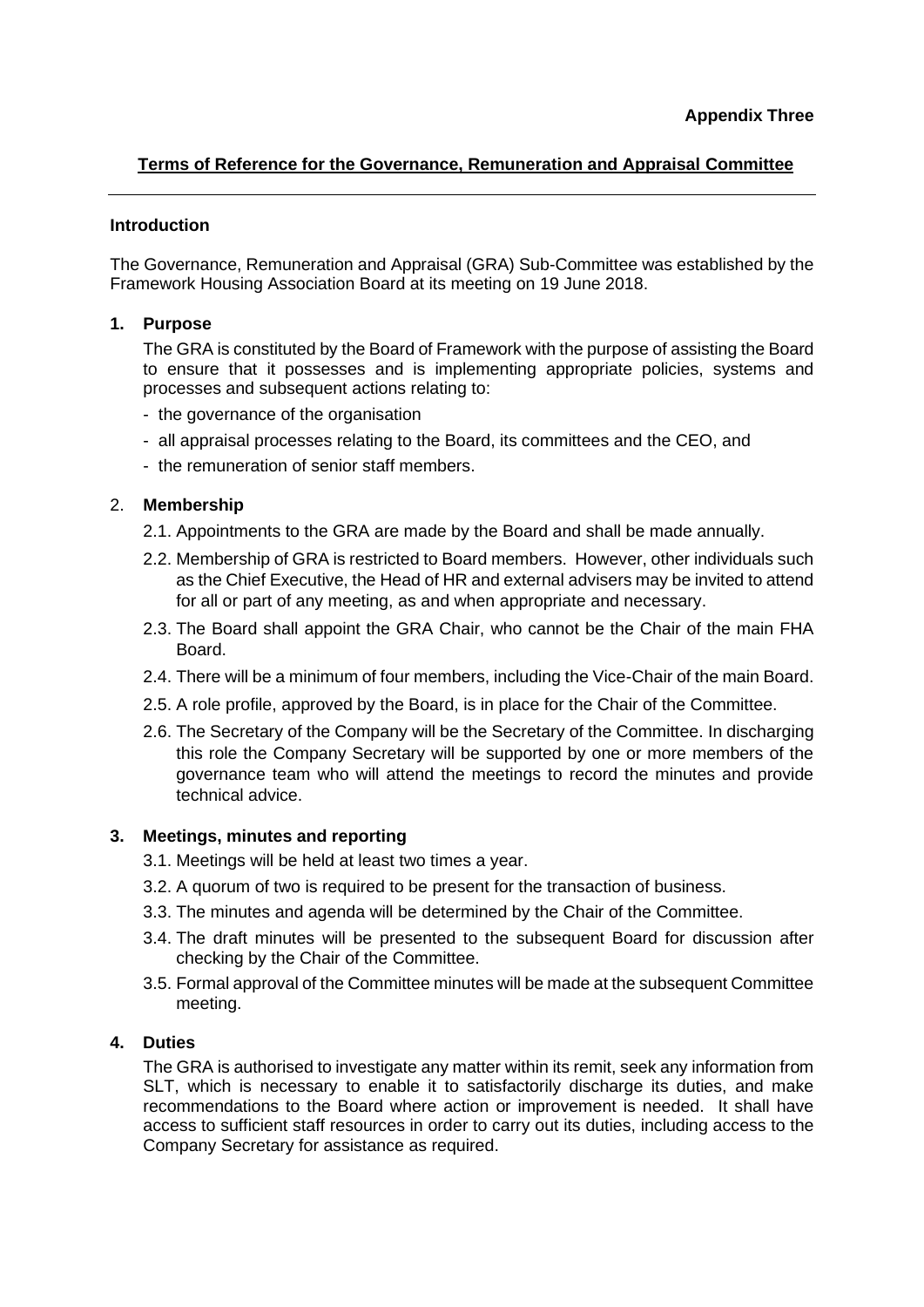The GRA is responsible for ensuring that:

- **4.1** An appropriate governance system is in place that complies with all the requirements of FHA's current code of governance (National Housing Federation Code of Governance 2015).
	- 4.1.1 There is an annual review of the Board's compliance with the current requirements of the code of governance, culminating in an annual selfassessment of compliance with the code for each financial year, within six weeks of the financial year-end. A statement of compliance must be included in the statutory accounts;
	- 4.1.2 There are periodic reviews of Governance in Action, Framework's governance policy and any recommendations for amendment are submitted to the Board for approval.
- **4.2** There is an appropriate balance of skills on the Board to support Framework's strategic objectives, it has a formal, rigorous and transparent approach to the appointment of Board Members and maintains an effective framework for succession planning. The Committee will:
	- Review annually the non-executive leadership needs of Framework and ensure suitable succession plans are in place;
	- Undertake a skills audit of Board members at least every two years;
	- Review the skills and appraisal performance of Board members who have come to the end of a term of office and who are eligible for reappointment, consider their potential reappointment in the light of the wider needs of the organisation and make a recommendation to the Board on whether they should be reappointed;
	- Review periodically the size, structure and composition of the Board, including knowledge, experience and diversity of its members, and make recommendations to the Board with regard to any changes;
	- Recruit new Board members, following the Board Recruitment Policy and based on merit and against objective criteria, to fill any Board vacancies and make recommendations to the Board for appointments;
	- Review, as necessary, the role profiles for the Chair and Board members, including an assessment of the time commitment.
- **4.3** Appropriate appraisal processes are in place for the Board and the Audit and Risk Management (ARM) Committee, the Governance, Remuneration and Appraisal (GRA) Committee, all Board Members and the Chair. The Committee will ensure that:
	- Appraisals are carried out in an appropriate manner and on a regular basis. (The Chair and the CEO will be appraised annually, and the Chair will appraise individual board members at least once every two years);
	- Self-appraisals of the Board and both Committees are carried out on an annual basis with the outcomes reported to Board Meeting that follows the Annual General Meeting accompanied by an associated Action Plan collated by the GRA.
- **4.4** An organisation-wide Pay Policy is developed and approved by the Committee. The Committee will review at least every three years the Framework Pay Policy and Senior Pay Policy, including pension rights & any compensation payments, and their ongoing appropriateness and relevance, with the authority to make and approve any changes.